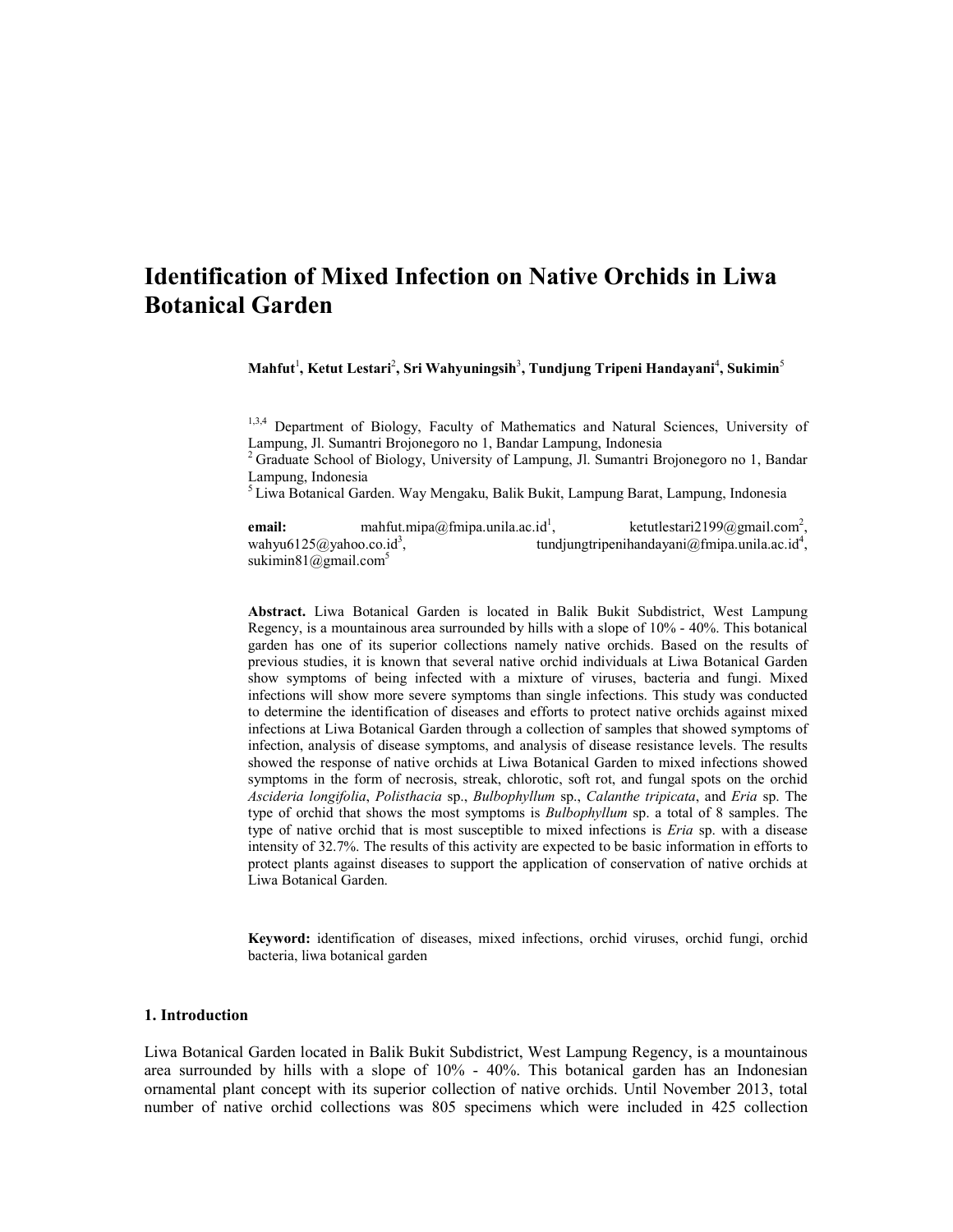numbers (60 genera, identified to species level of 214 collection numbers). Most collections are *Dendrobium, Eria* and *Bulbophyllum* with 48, 40 and 38 numbers, respectively [1;11]. Mahfut et al. (2019) reported several natural orchid individuals at Liwa Botanical Garden showing symptoms of being infected with a mixture of viruses, bacteria and fungi. Mixed infections will show more severe symptoms than single infections. Each infection of this disease can inhibit plant growth and resilience, and decrease the aesthetic value of orchids periodically [3;4;5;6;7;8;9;10].

To facilitate disease control, an inventory of data is first carried out as preliminary information about the infection. Recognition of symptoms as an infection response is the first data in disease identification. The data is used to determine disease intensity, plant resistance, and disease control efforts. Research on the identification of diseases and efforts to protect natural orchids against mixed infections at Liwa Botanical Garden has never been done. The results of this study are expected to be fundamental data in efforts to protect orchids to support the application of conservation of natural orchids at Liwa Botanical Garden. In addition, the results of this activity serve as a medium of good communication between researchers and managers of Liwa Botanical Garden in their disease control efforts.

## **2. Materials and Methods**

## *2.1. Sample collection*

Sample collection was carried out on orchid leaves in Liwa Botanical Garden which showed symptoms of being infected with a virus. All samples were tabulated and documented with photos.

## *2.2. Analysis of Disease Symptoms*

This analysis is done by matching the sample documentation with the literature that has been previously reported. The literature used is [3;4;5;6;7;8;9].

## *2.3. Disease Intensity Analysis*

This stage is done to determine the severity of the disease (disease severity). Disease intensity is the proportion of infected hosts to the total observed surface area of the host. Calculation of disease intensity analysis is done using the method and the scale of disease intensity refers to [7].

## *2.4. Disease Intensity Analysis*

Determination of the level of resistance of orchids to disease follows the method of [7].

## **3. Results and Discussion**

## *3.1. Sample collection*

The sample collection was conducted from January 2nd week to February 2nd week 2020. Samples were randomly selected from orchid individuals who showed virus infection. Based on the results of the collection obtained 24 samples from 5 types of orchids namely *Ascideria longifolia*, *Polisthacia* sp., *Bulbophyllum* sp., *Calanthe tripicata*, and *Eria* sp. The type of orchid that has the most infection is *Bulbophyllum* sp. as many as 8 samples, then *Calanthe tripicata* orchids as many as 5 samples. Overall data collection results are shown in **Table 1.**

**Table 1.** Collection of orchid leaf samples at Liwa Botanical Garden which shows a mixed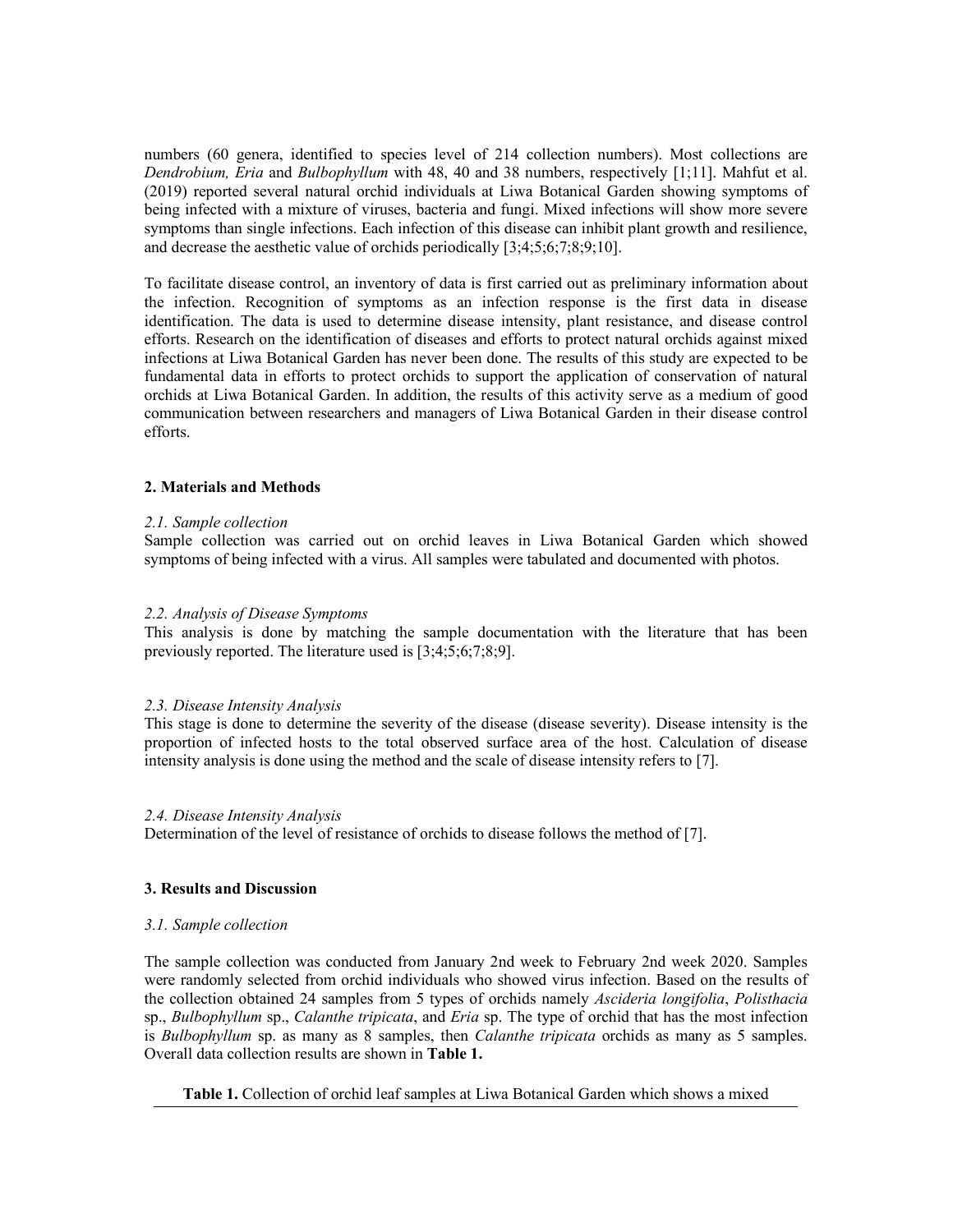| <b>Species of Orchid</b> | <b>Number of Samples</b> | <b>Symptoms of Infection</b>                                                 |
|--------------------------|--------------------------|------------------------------------------------------------------------------|
| Ascideria longifolia     |                          | All parts of the leaf wither and turn yellow,<br>fungal spots, and chlorotic |
| Polisthacia sp.          |                          | Dry leaves and necrosis                                                      |
| Bulbophyllum sp.         | 8                        | Soft rot, chlorotic, and necrosis                                            |
| Calanthe tripicata       |                          | Necrosis, streak, fungus spots                                               |
| <i>Eria</i> sp.          | 4                        | Soft rot, chlorotic, fungal spots                                            |

infection.

The selection of sampling locations is based on previous research by [7] who reported mixed infection in the collection of natural orchids at Liwa Botanical Garden in August and December 2019. The types of infected orchids were *Calanthe sp.* and *Flicking eria* with a mixture of viruses, fungi and bacteria. Other studies have also reported mixed infection on *Cymbidium* sp. with symptoms of full necrosis, streak, and fungal spots (back), in the *Corynbors*is sp. with symptoms of necrosis, mosaic, fungal spots, and on orchid *Flicking eria*. with symptoms of large necrosis and mosaics at Liwa Botanical Garden.

In this study, *Bulbophyllum* sp. being the most mixed type of orchid. This shows that this type of orchid is the most vulnerable host infected with pathogens. Besides that are *Ascideria longifolia, Polisthacia* sp., *Calanthe tripicata*, and *Eria* sp. [7] also reported that on *Bulbophyllum* sp. showed a fairly severe mixed infection at Liwa Botanical Garden.

[3] were reported viral infections with *Phalaenopsis amboinensis* (KRB2) and *Phalaenopsis amabilis* (KRB12) from Bogor Botanical Gardens, *Phalaenopsis amabilis* (KRP18) and *Dendrobium salacence* (KRP20) from the Purwodadi Botanical Gardens, and *Phalaenopsis modesta* J. Sm. (KRBp5) from Balikpapan Botanical Garden. Previous study also reported the presence of CymMV infection on *Phalaenopsis* sp. and *Dendrobium* sp. in Java and Bali, there are symptoms of necrosis.

Other studies reported bacterial infections with symptoms of soft rot on *Onchidium* sp. and *Paphiopedilum* sp. in Bogor, West Java *Grammatophyllum, Dendrobium*, and *Catleya* sp. in D. I. Yogyakarta [2]. Research on fungal infections with symptoms of wilting was also reported to infect 3 types of *Dendrobium stratiotes*, *Dendrobium moschatum, Dendrobium concinnum*, and *Pteroceras unguiculatum* at Bogor Botanical Gardens (Anita, 2017); spot on *Phalaenopsis* sp. in Lembang, West Bandung.

## *3.2. Analysis of Disease Symptoms*

Based on the analysis of disease symptoms, viral infections in orchid samples of *Ascideria longifolia, Polisthacia* sp., *Bulbophyllum* sp., *Calanthe tripicata*, and *Eria* sp. showing symptoms of mixed infections namely necrosis, streak, chlorotic, soft rot, and fungal spots. Overall samples showing symptoms of mixed infection are presented on **Fig 1**.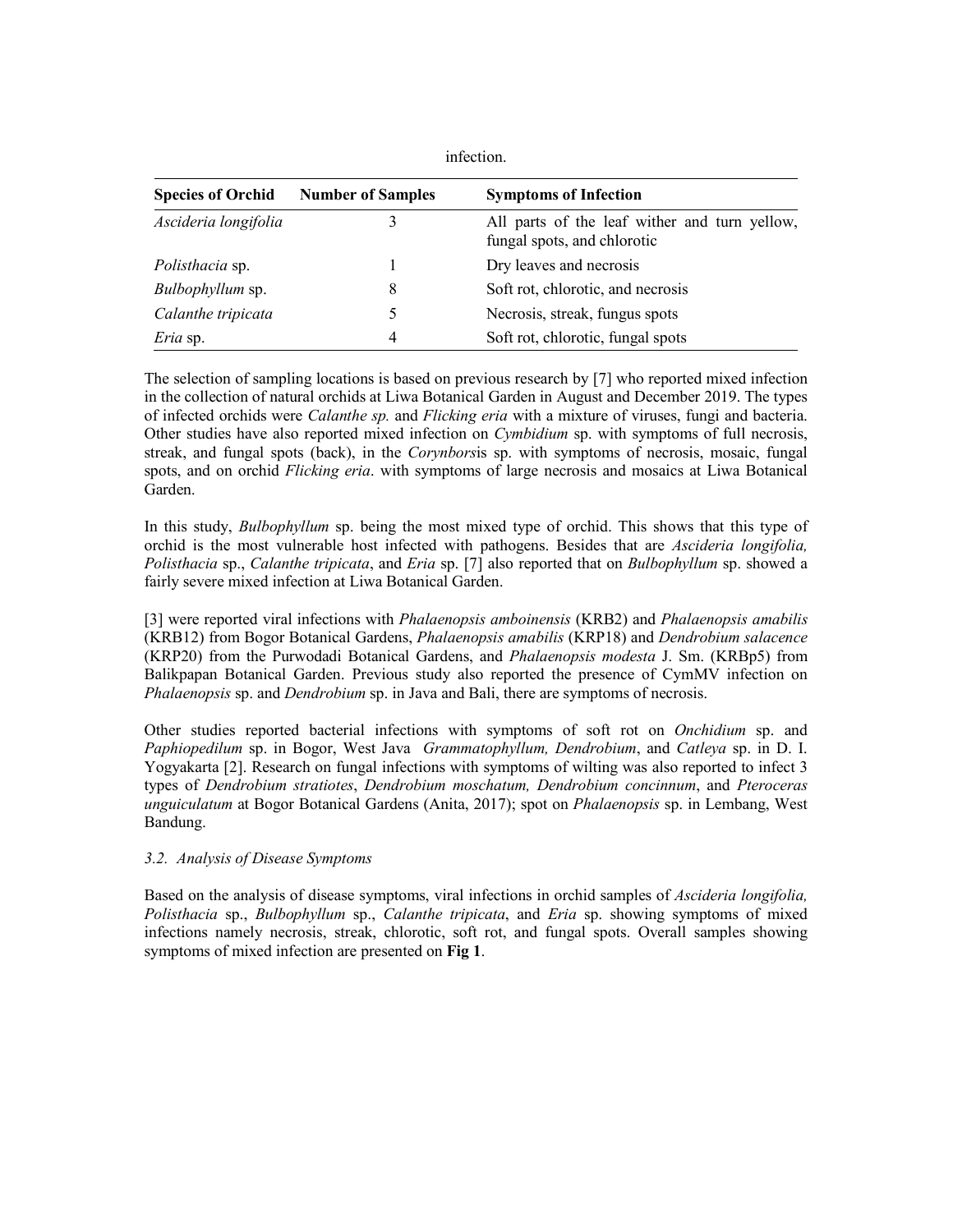

On *Ascideria longifolia* sample, a mixed infection causes the entire leaf to wilt and turn yellow, fungal and chlorotic spots. In the *Polisthacia* sp. Sample, the symptoms caused by a mixed infection were dry leaves and necrosis. Symproms on *Bulbophyllum* sp. were soft rot, chlorotic and necrosis. On *Calanthe tripicata* were necrosis, streak and fungal spots, whereas on *Eria* sp. were soft rot, chlorotic and fungal spots. A collection of samples of mixed disease symptoms that infect native orchids at Liwa Botanical Garden is presented on **Fig. 2.**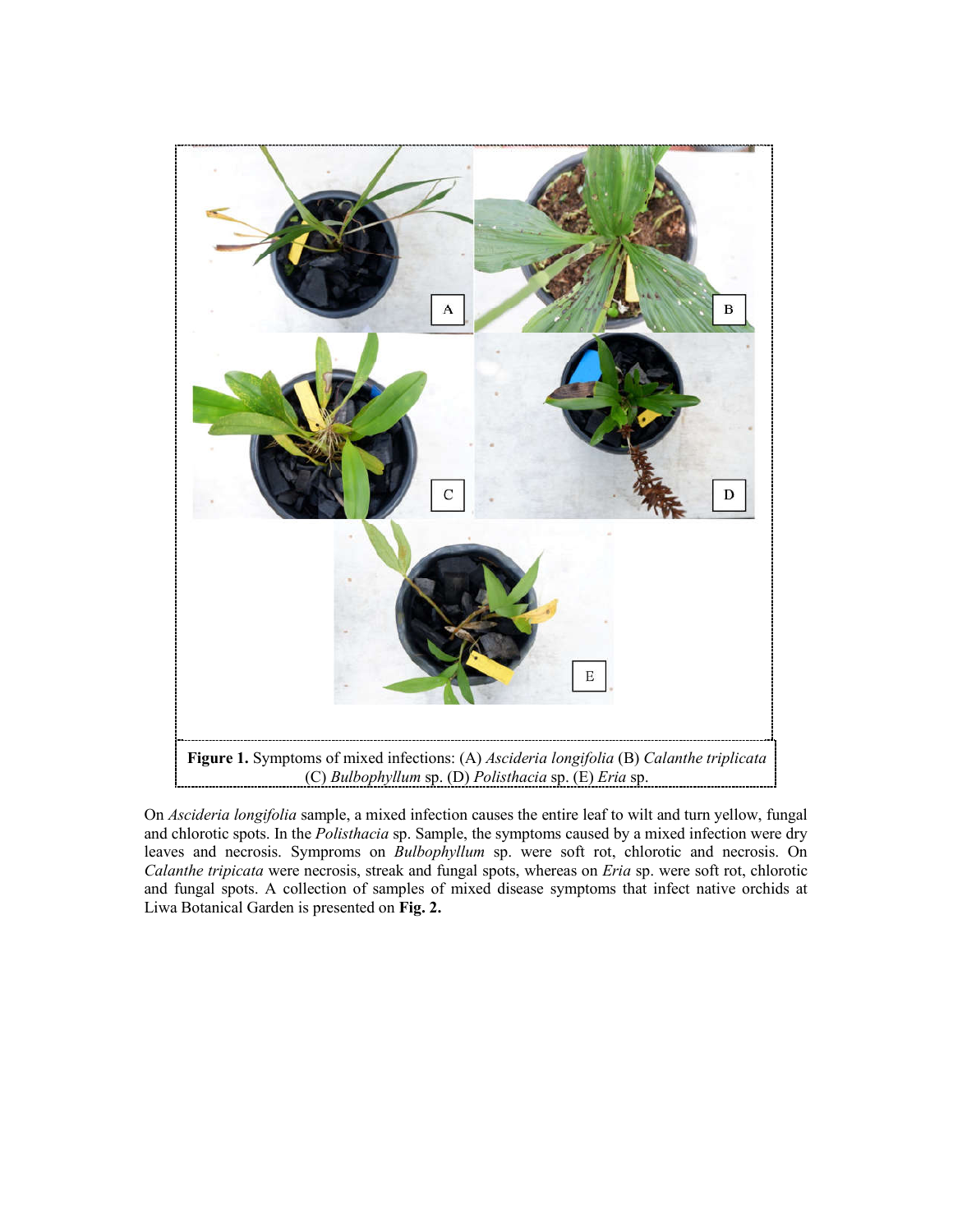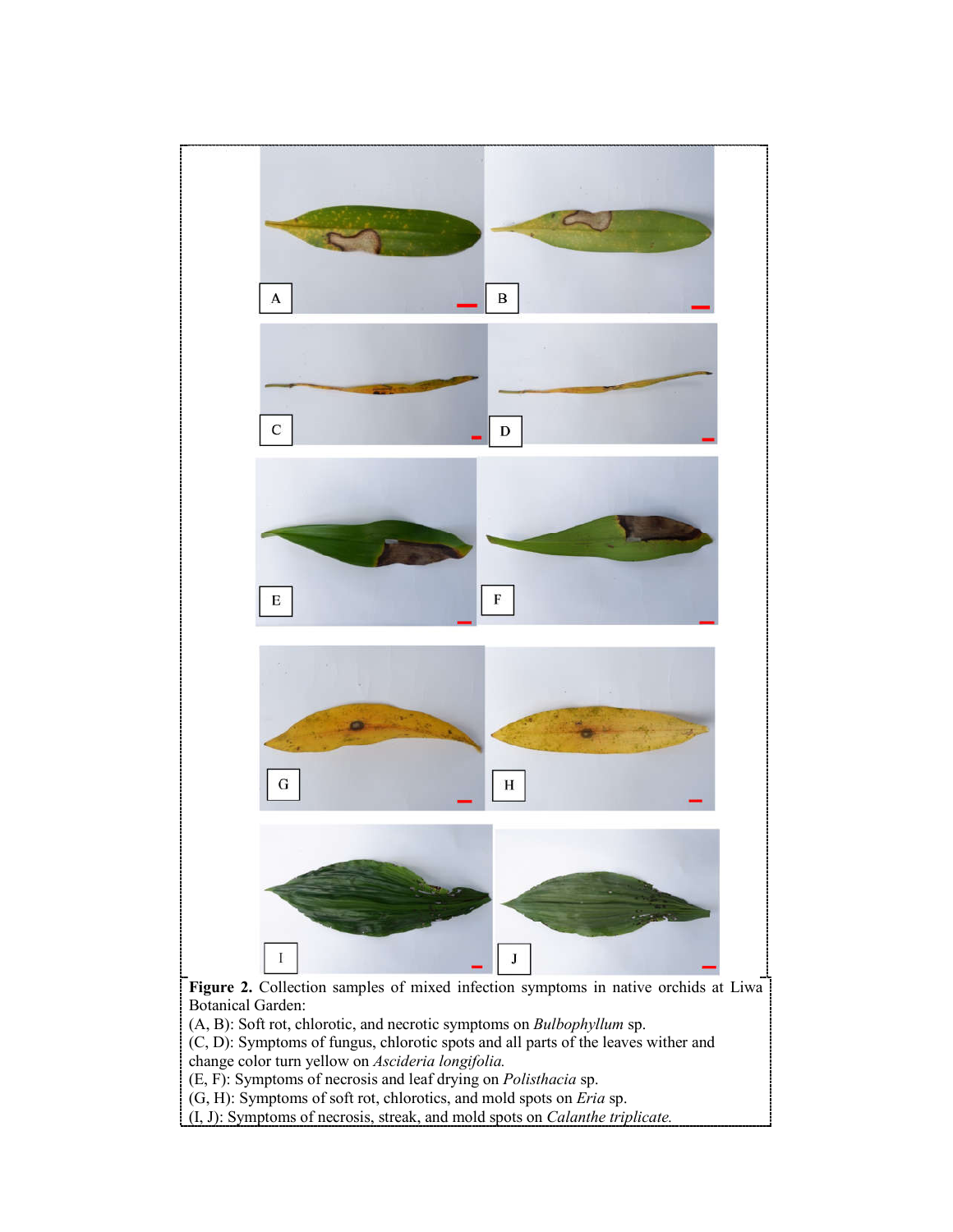(A, C, E, G, I): Top surface of the leaf, (B, D, F, H, J): Surface under the leaf. Bar: 1 cm

Necrotic is characterized by physical damage or death to cells or tissues. Some of the symptoms that include necrotic types are necrose, rot, die back, and cancer (dead bark dries with a clear border) [3;4;5;6;9]. Chlorotic symptoms are symptoms caused by damage to chloroplasts which results in parts of the plant which are normally green to yellow. Chlorotic symptoms are often associated with necrotic where chlorotic surrounds necrotic called "hello". Whereas curling leaf is a leaf symptom that shows changes in the shape of the edges in the form of curling [9].

# *3.3. Disease Intensity*

Disease intensity analysis results obtained as a percentage as showed on **Table 2.**

| No.            | <b>Species of Orchid</b> | <b>Disease Intensity</b> |  |
|----------------|--------------------------|--------------------------|--|
|                | Ascideria longifolia     | 22,5%                    |  |
| 2              | Polisthacia sp.          | 8,57%                    |  |
| 3              | <i>Bulbophyllum</i> sp.  | <b>20%</b>               |  |
| $\overline{4}$ | Calanthe tripicata       | 16,6%                    |  |
| 5              | <i>Eria</i> sp.          | 32,7%                    |  |

**Table 2.** Analysis of mixed diseases in natural orchids on Liwa Botanical Garden.

*Eria* sp. has the highest disease intensity. This is caused by several factors, including: the percentage of disease events is quite high at 90%, and as many as 4 samples from a total of 11 leaves show mixed infection symptoms. Three samples of *Ascideria longifolia* showed mixed infection symptoms and the percentage of disease was 90%, but the intensity of the disease in this orchid was smaller when compared with *Eria* sp. The lower intensity of disease on *Ascideria longifolia* is caused by the total number of leaves in one plant that is 12 leaves, so that the ratio of the number of diseased and healthy leaves in this orchid is lower when compared to *Eria* sp. The lower the total ratio of the number of diseased and healthy leaves and the lower percentage of disease events will cause the results of the analysis of disease intensity to be lower [9]. Then the percentage of disease intensity of 20% occurred in *Bulbophyllum* sp., 16.6% in *Calanthe tripicata*, and the lowest percentage was 8.57% on *Polisthacia* sp.

# *3.4. Plant Resistance*

The results of the analysis of the level of resistance to mixed infection on native orchids in Liwa Botanical Garden are showed on **Table 3.**

| Table 3. Analysis of the level of plant resistance to mixed infections on Liwa Botanical |
|------------------------------------------------------------------------------------------|
| Garden.                                                                                  |

| No. | <b>Species of Orcid</b> | <b>Plant Resistance Level</b> |  |
|-----|-------------------------|-------------------------------|--|
|     | Ascideria longifolia    | Resistance                    |  |
|     | Polisthacia sp.         | Resistance                    |  |